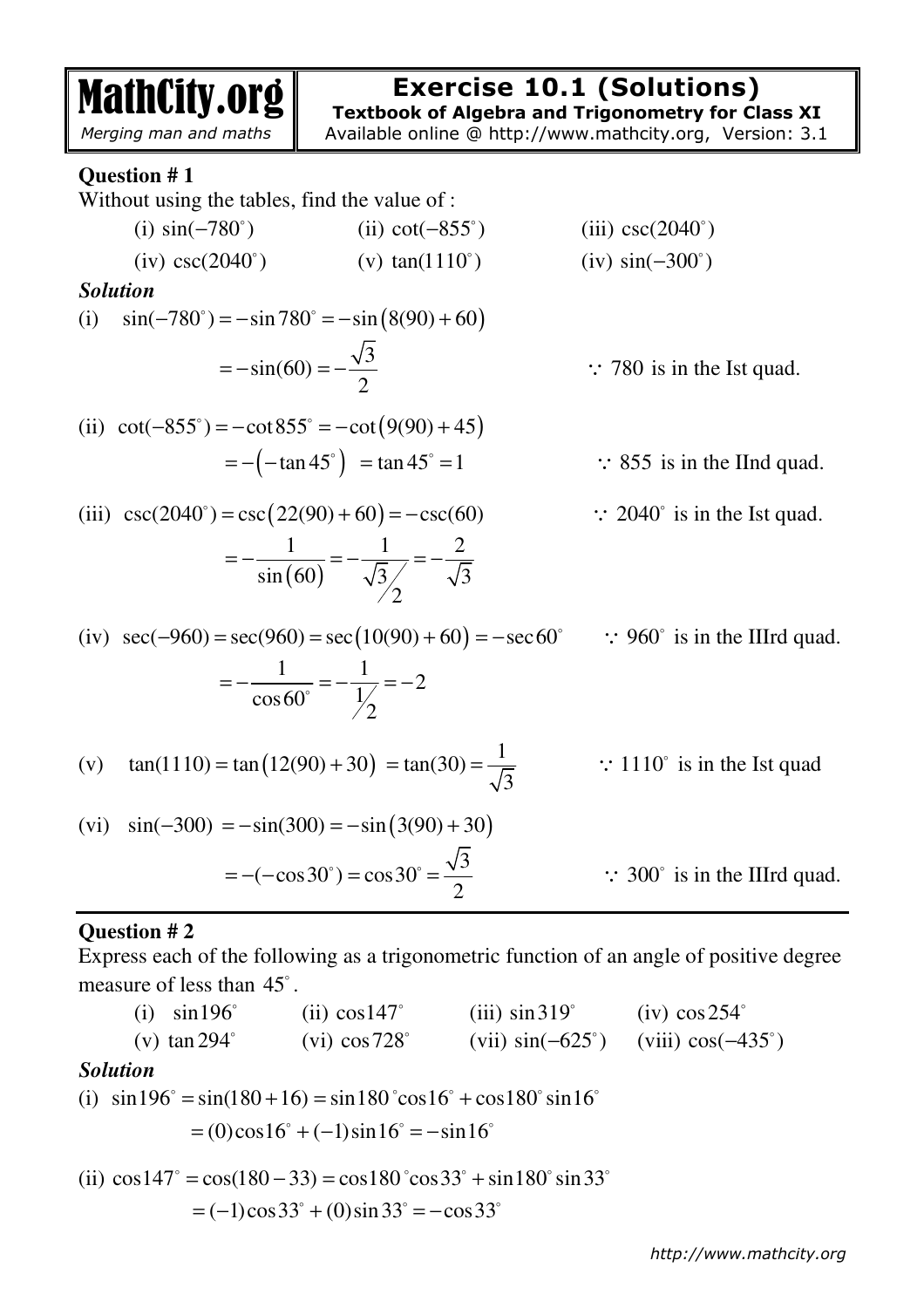*FSc-I / 10.1 - 2*

(iii) 
$$
\sin 319^\circ = \sin(360 - 41) = \sin 360^\circ \cos 41^\circ - \cos 360^\circ \sin 41^\circ
$$

*Now Do yourself*

(iv) 
$$
\cos 254^\circ = \cos(270 - 16)
$$
 *Do yourself*

(v) 
$$
\tan 294^\circ = \frac{\sin 294^\circ}{\cos 294^\circ} = \frac{\sin(270 + 24)}{\cos(270 + 24)}
$$
  
\n
$$
= \frac{\sin 270^\circ \cos 24^\circ + \cos 270^\circ \sin 24^\circ}{\cos 270^\circ \cos 24^\circ - \sin 270^\circ \sin 24^\circ} = \frac{(-1)\cos 24^\circ + (0)\sin 24^\circ}{(0)\cos 24^\circ - (-1)\sin 24^\circ}
$$
\n
$$
= \frac{-\cos 24^\circ + 0}{0 + \sin 24^\circ} = \frac{-\cos 24^\circ}{\sin 24^\circ} = -\cot 24^\circ
$$

*Alternative Method:* 

$$
\tan 294^\circ = \tan(270 + 24) = \frac{\tan 270^\circ + \tan 24^\circ}{1 - \tan 270^\circ \tan 24^\circ}
$$

$$
= \frac{\tan 270^\circ \left(1 + \frac{\tan 24^\circ}{\tan 270^\circ}\right)}{\tan 270^\circ \left(\frac{1}{\tan 270^\circ} - \tan 24^\circ\right)} = \frac{\left(1 + \frac{\tan 24^\circ}{\infty}\right)}{\left(\frac{1}{\infty} - \tan 24^\circ\right)}
$$

$$
= \frac{\left(1 + 0\right)}{\left(0 - \tan 24^\circ\right)} = -\frac{1}{\tan 24^\circ} = -\cot 24^\circ \quad \Box
$$

(vi) 
$$
\cos 728^\circ = \cos(720 + 8)
$$
 Now Do yourself

(vii) 
$$
\sin(-625^\circ) = -\sin 625^\circ = -\sin(630 - 5)
$$
  
=  $-(\sin 630^\circ \cos 5^\circ - \cos 630^\circ \sin 5^\circ) = -((-1)\cos 5^\circ - (0)\sin 5^\circ)$   
=  $-(-\cos 5^\circ - 0) = \cos 5^\circ$ 

(viii) 
$$
cos(-435^\circ) = cos 435^\circ
$$
  
=  $cos(450-15)$  Now Do yourself

## **Question # 3**

Prove the following:

(i)  $\sin(180 + \alpha)\sin(90 - \alpha) = -\sin \alpha \cos \alpha$ (ii)  $\sin 780^\circ \sin 480^\circ + \cos 120^\circ \sin 30^\circ = \frac{1}{2}$ 2  $\sin 480^\circ + \cos 120^\circ \sin 30^\circ =$ (iii)  $\sin 306^\circ + \cos 234^\circ + \cos 162^\circ + \cos 18^\circ = 0$ (iv)  $\cos 330^\circ \sin 600^\circ + \cos 120^\circ \sin 150^\circ = -1$ *Solution*  (i) L.H.S =  $\sin(180 + \alpha)\sin(90 - \alpha)$  $= (\sin 180^\circ \cos \alpha + \cos 180^\circ \sin \alpha) (\sin 90^\circ \cos \alpha - \cos 90^\circ \sin \alpha)$  $= ((0)\cos\alpha + (-1)\sin\alpha) ((1)\cos\alpha - (0)\sin\alpha)$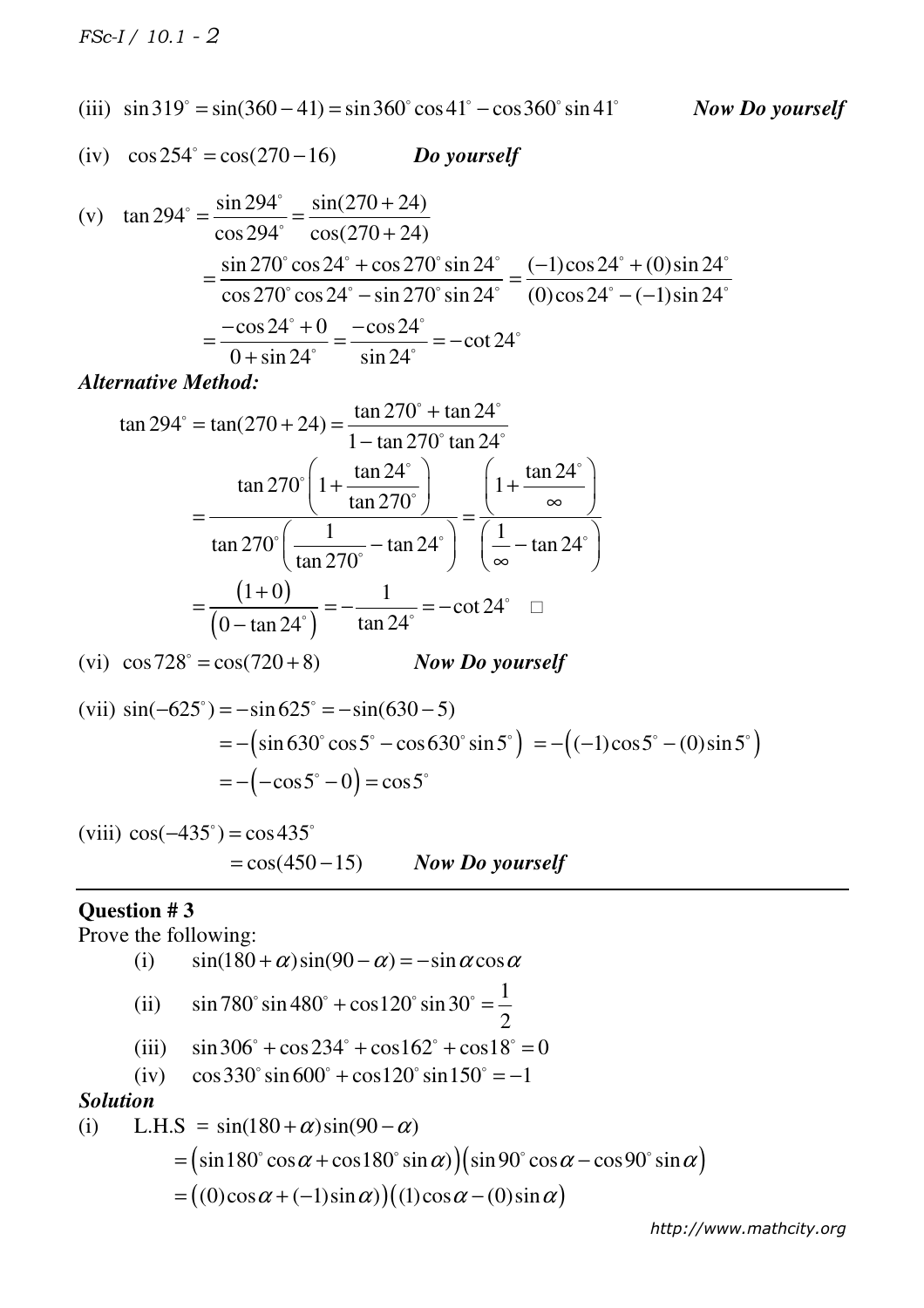$$
= (0 - \sin \alpha) ( \cos \alpha - 0 ) = - \sin \alpha \cos \alpha = \text{R.H.S} \quad \Box
$$

(ii) First we calculate

sin 780° = sin(720 + 60) = sin(2×360 + 60) = sin 60° = 
$$
\frac{\sqrt{3}}{2}
$$
  
\nsin 480° = sin(450 + 30) = sin 450° cos 30° + cos 450° sin 30°  
\n= (1)cos30 + (0)sin 30 = cos 30 + 0 =  $\frac{\sqrt{3}}{2}$   
\ncos 120° =  $-\frac{1}{2}$  and sin 30° =  $\frac{1}{2}$ .  
\nSo L.H.S = sin 780° sin 480° + cos 120° sin 30°  
\n=  $\left(\frac{\sqrt{3}}{2}\right)\left(\frac{\sqrt{3}}{2}\right) + \left(-\frac{1}{2}\right)\left(\frac{1}{2}\right) = \frac{3}{4} - \frac{1}{4} = \frac{1}{2}$  = R.H.S   
\n(iii) First we calculate  
\ncos 306° = cos(270 + 36) = cos 270° cos 36° - sin 270° sin 36°  
\n= (0)cos 36° - (-1)sin 36° = 0 + sin 36° = sin 36°  
\ncos 234° = cos(270 - 36) = cos 270cos 36 + sin 270cos 36  
\n= (0)cos 36° + (-1)sin 36° = 0 - sin 36° = -sin 36°  
\ncos 162° = cos(180 - 18) = cos 180° cos 18° + sin 180° sin 18°  
\n= (-1)cos18 + (0)sin 18 = -cos18 + 0 = -cos18  
\nSo L.H.S = sin 306° + cos 234° + cos162° + cos18°  
\n= sin 36° - cos18° + cos18° = 0 = R.H.S   
\n(i) First we calculate (*Alternative Method*)  
\ncos 330° = cos(360 - 30) = cos(-30°) = cos(30°) =  $\frac{\sqrt{3}}{2}$   
\nsin 600 = sin(6×90 + 60) = -sin 60 =  $-\frac{\sqrt{3}}{2}$  ∴ 600° is in the IIIrd quad  
\ncos 120° = cos(90 + 30) = -sin 30 =  $-\frac{1}{2}$   
\

**If you find any error in these notes, you can tell us at** 

 $2 \parallel 2 \parallel 2 \parallel 2 \parallel 2$ 

*http://www.mathcity.org/error* 

4 4 4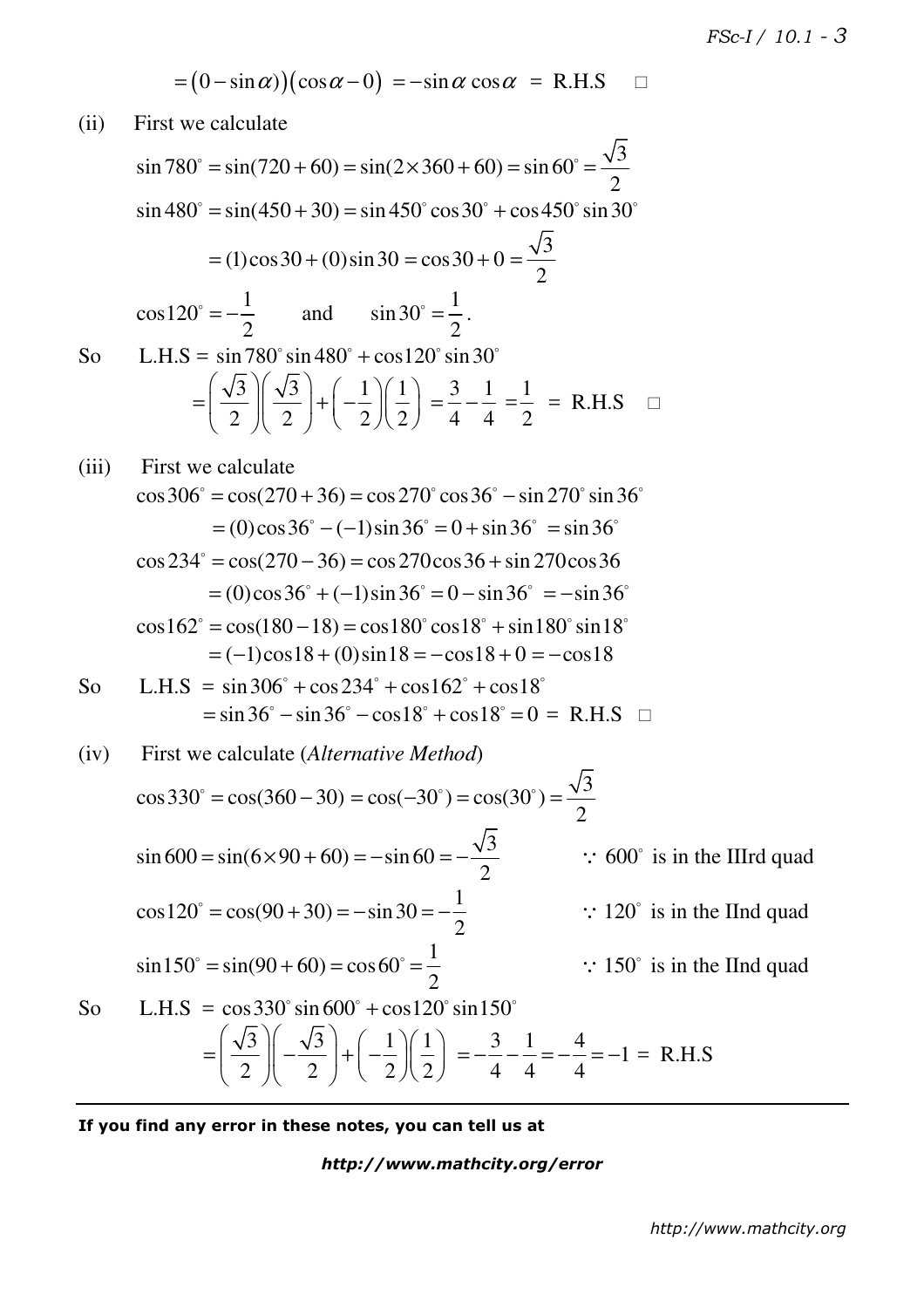*FSc-I / 10.1 - 4*

### **Question # 4**

Prove that;

(i) 
$$
\frac{\sin^2(\pi + \theta)\tan\left(\frac{3\pi}{2} + \theta\right)}{\cot^2\left(\frac{3\pi}{2} - \theta\right)\cos^2(\pi - \theta)\csc(2\pi - \theta)} = \cos\theta
$$
  
(ii) 
$$
\frac{\cos(90^\circ + \theta) \sec(-\theta) \tan(180^\circ - \theta)}{\sec(360^\circ - \theta) \sin(180^\circ + \theta) \cot(90^\circ - \theta)} = -1
$$

#### *Solution*

(i) First we calculate

2

 $\cos^2 \theta$  sin

 $\theta$   $\sin \theta$ 

 $\sin(\pi + \theta) = \sin \pi \cos \theta + \cos \pi \sin \theta = (0)\cos \theta + (-1)\sin \theta$  $= 0 - \sin \theta = -\sin \theta$ 3 tan 2  $\left(\frac{3\pi}{2}+\theta\right)$  $\left(\frac{3\pi}{2}+\theta\right)=\tan\left(3\cdot\frac{\pi}{2}\right)$  $\left(3 \cdot \frac{\pi}{4} + \theta\right)$  $=$   $\tan\left(3 \cdot \frac{\pi}{2} + \theta\right) = -\cot \theta$ 3 2  $\therefore \frac{3\pi}{2} + \theta$  is in the IVth quad 3 cot 2  $\left(\frac{3\pi}{2}-\theta\right)$  $\left(\frac{3n}{2}-\theta\right)=\cot\left(3\cdot\frac{n}{2}\right)$  $\left(3 \cdot \frac{\pi}{\theta} - \theta\right)$  $= \cot \left(3 \cdot \frac{\pi}{2} - \theta \right) = \tan \theta$ 3 2  $\therefore \frac{3\pi}{2} - \theta$  is in the IIIrd quad  $\cos(\pi - \theta) = \cos \pi \cos \theta + \sin \pi \sin \theta = (-1)\cos \theta + (0)\sin \theta$  $=-\cos\theta + 0 = -\cos\theta$  $\csc(2\pi - \theta) = \csc(-\theta) = -\csc \theta$ Now  $L.H.S =$ 2 2 3  $\sin^2(\pi + \theta)$  tan 2 3  $\cot \left( \frac{3\pi}{2} - \theta \right) \cos^2(\pi - \theta) \csc(2\pi - \theta)$ 2  $(\pi + \theta) \tan \left( \frac{3\pi}{2} + \theta \right)$  $\left( \frac{\pi}{2} - \theta \right) \cos^2(\pi - \theta) \csc(2\pi - \theta)$  $(3\pi)$  $+\theta$ ) tan $\left(\frac{3\pi}{2}+\theta\right)$  $\left(\frac{3\pi}{2}-\theta\right)\cos^2(\pi-\theta)\csc(2\pi-\theta)$  $(-\cot \theta)$  $(\tan \theta)^{\frac{1}{2}}$ 2 <sup>2</sup>  $($  200  $\theta$ <sup>2</sup>  $(-\sin \theta)^2$  (-cot  $\tan \theta$ )<sup>2</sup> ( $-\cos \theta$ )<sup>2</sup> ( $-\csc \theta$ )  $(\theta)^2$   $(-\cot\theta)$  $\theta$ <sup>2</sup>  $(-\cos\theta)^2$   $(-\csc\theta)$  $-\sin\theta$ <sup>2</sup> (− =  $-\cos\theta$ <sup>2</sup> (− <sup>2</sup> $\theta$  ( $-\cot \theta$ )  $^{2}$   $\Omega$  200<sup>2</sup>  $\sin^2\theta$  (-cot  $\tan^2 \theta \cos^2 \theta (-\csc \theta)$  $\theta$  ( $-\cot\theta$  $\theta$  cos<sup>2</sup> $\theta$  (-csc $\theta$ ) − = − 2 2 2  $\sin^2\theta \frac{\cos \theta}{\cos \theta}$ <u>sin</u>  $\sin^2 \theta$   $\cos^2 \theta$  1 cos θ θ θ θ θ =  $\sin \theta \cos$ sin  $\theta$  cos $\theta$  $=\frac{\sin\theta \cos\theta}{\sin\theta} = \cos\theta =$ R.H.S

 (ii) First we calculate  $\cos(90 + \theta) = -\sin \theta$  :  $90 + \theta$  is in the IInd quad.  $\sec(-\theta) = \sec \theta$  $tan(180 - \theta) = tan(2(90) - \theta) = -tan\theta$  :  $180 - \theta$  is in the IInd quad.  $\sec(360 - \theta) = \sec(-\theta) = \sec \theta$  $\sin(180 + \theta) = \sin(2(90) + \theta) = -\sin \theta$  :  $180 + \theta$  is in the IIIrd quad.  $\cot(90 - \theta) = \tan \theta$  :  $90 - \theta$  is in the Ist quad. Now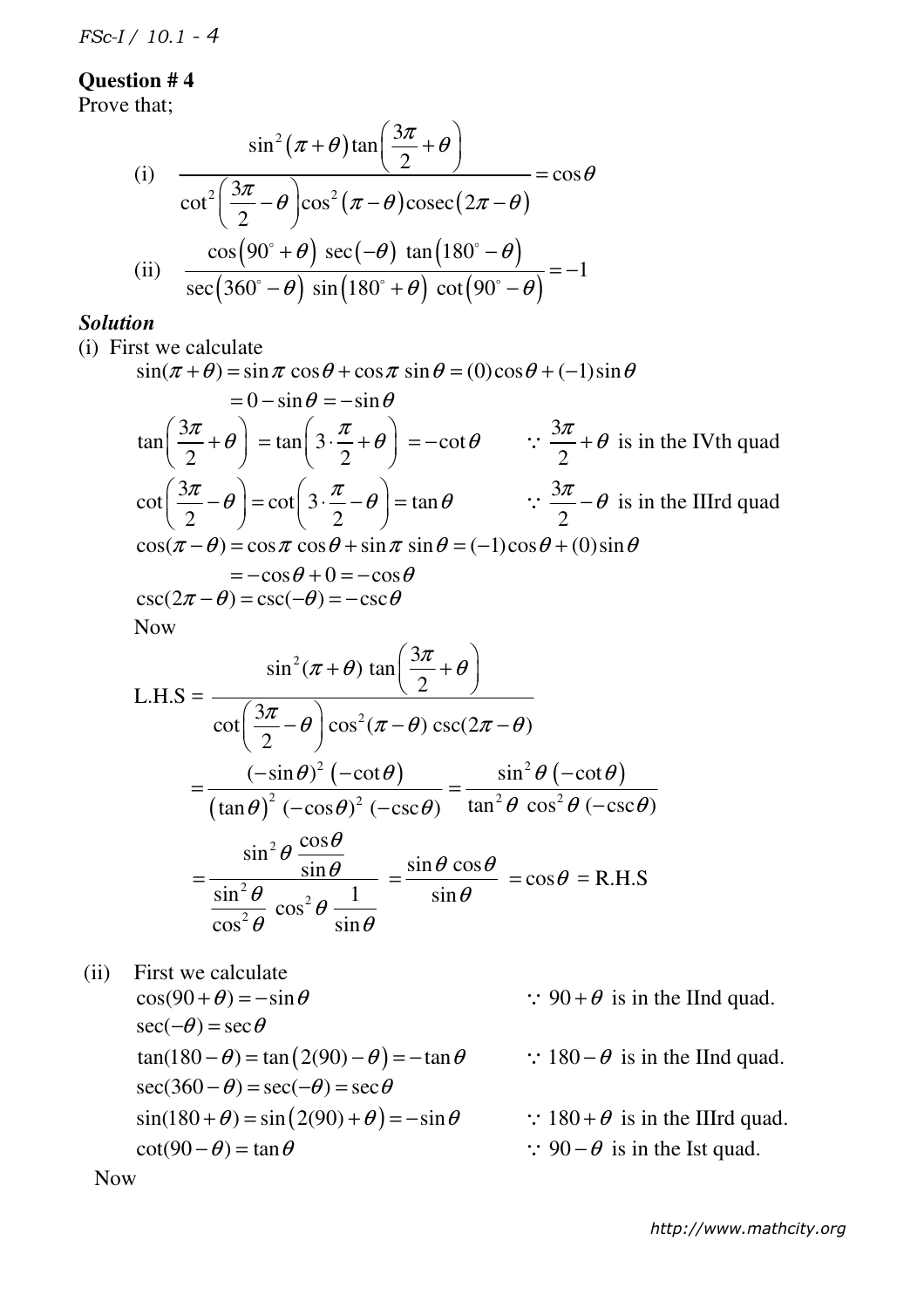L.H.S = 
$$
\frac{\cos(90 + \theta) \sec(-\theta) \tan(180 - \theta)}{\sec(360 - \theta) \sin(180 + \theta) \cot(90 - \theta)}
$$

$$
= \frac{(-\sin\theta)\sec\theta (-\tan\theta)}{\sec\theta (-\sin\theta) (-\tan\theta)} = 1 = R.H.S
$$

# **Question # 5**

If  $\alpha, \beta, \gamma$  are the angles of a triangle *ABC*, then prove that;

(i) 
$$
\sin(\alpha + \beta) = \sin \gamma
$$
 (ii)  $\cos\left(\frac{\alpha + \beta}{2}\right) = \sin\frac{\gamma}{2}$   
(iii)  $\cos(\alpha + \beta) = \cos \gamma$  (iv)  $\tan(\alpha + \beta) + \tan \gamma = 0$ 

### *Solution*

(i) Since  $\alpha$ ,  $\beta$  and  $\gamma$  are angels of triangle therefore  $\alpha + \beta + \gamma = 180 \implies \alpha + \beta = 180 - \gamma$ Now L.H.S =  $sin(\alpha + \beta) = sin(180 - \gamma)$  $=$  sin180 cos  $\gamma$  – cos180 sin  $\gamma$  $= (0)\cos\gamma - (-1)\sin\gamma = 0 + \sin\gamma = \sin\gamma = R.H.S$ 

(ii) Since 
$$
\alpha
$$
,  $\beta$  and  $\gamma$  are angles of triangle therefore  
\n
$$
\alpha + \beta + \gamma = 180
$$
\n
$$
\Rightarrow \alpha + \beta = 180 - \gamma \Rightarrow \frac{\alpha + \beta}{2} = \frac{180 - \gamma}{2}
$$
\nNow L.H.S =  $\cos\left(\frac{\alpha + \beta}{2}\right) = \cos\left(\frac{180 - \gamma}{2}\right) = \cos\left(\frac{180}{2} - \frac{\gamma}{2}\right)$   
\n $= \cos\left(90 - \frac{\gamma}{2}\right) = \cos 90 \cos \frac{\gamma}{2} + \sin 90 \sin \frac{\gamma}{2}$   
\n $= (0) \cos \frac{\gamma}{2} + (1) \sin \frac{\gamma}{2} = 0 + \sin \frac{\gamma}{2} = \sin \frac{\gamma}{2} = \text{R.H.S} \quad \Box$ 

(iii) Since 
$$
\alpha
$$
,  $\beta$  and  $\gamma$  are angles of triangle therefore  
\n
$$
\alpha + \beta + \gamma = 180 \implies \alpha + \beta = 180 - \gamma
$$
\nNow L.H.S =  $\cos(\alpha + \beta) = \cos(180 - \gamma)$   
\n $= \cos 180 \cos \gamma + \sin 180 \sin \gamma$   
\n $= (-1)\cos \gamma + (0)\sin \gamma = -\cos \gamma + 0 = -\cos \gamma = \text{R.H.S}$ 

(iv) Since 
$$
\alpha
$$
,  $\beta$  and  $\gamma$  are angles of triangle therefore  
\n
$$
\alpha + \beta + \gamma = 180 \implies \alpha + \beta = 180 - \gamma
$$
\nNow L.H.S =  $\tan(\alpha + \beta) + \tan \gamma = \tan(180 - \gamma) + \tan \gamma$   
\n
$$
= \frac{\tan 180 - \tan \gamma}{1 + \tan 180 \tan \gamma} + \tan \gamma
$$